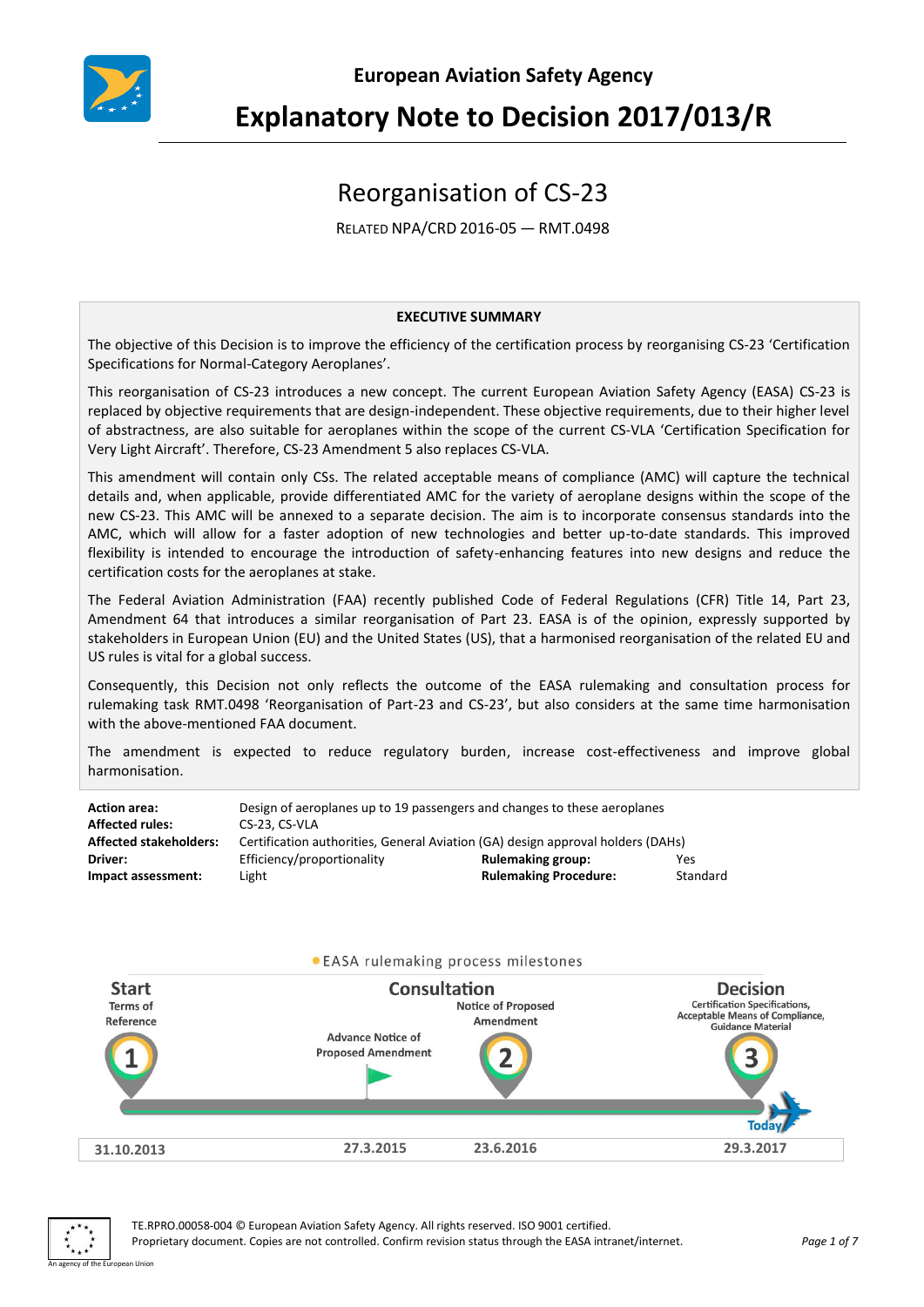## **Table of contents**

| 2.1.         |  |
|--------------|--|
| 2.2.<br>2.3. |  |
| 2.4.         |  |
| 2.5.         |  |
| 2.6.         |  |
|              |  |
| 3.1.         |  |
| 3.2.         |  |
|              |  |
|              |  |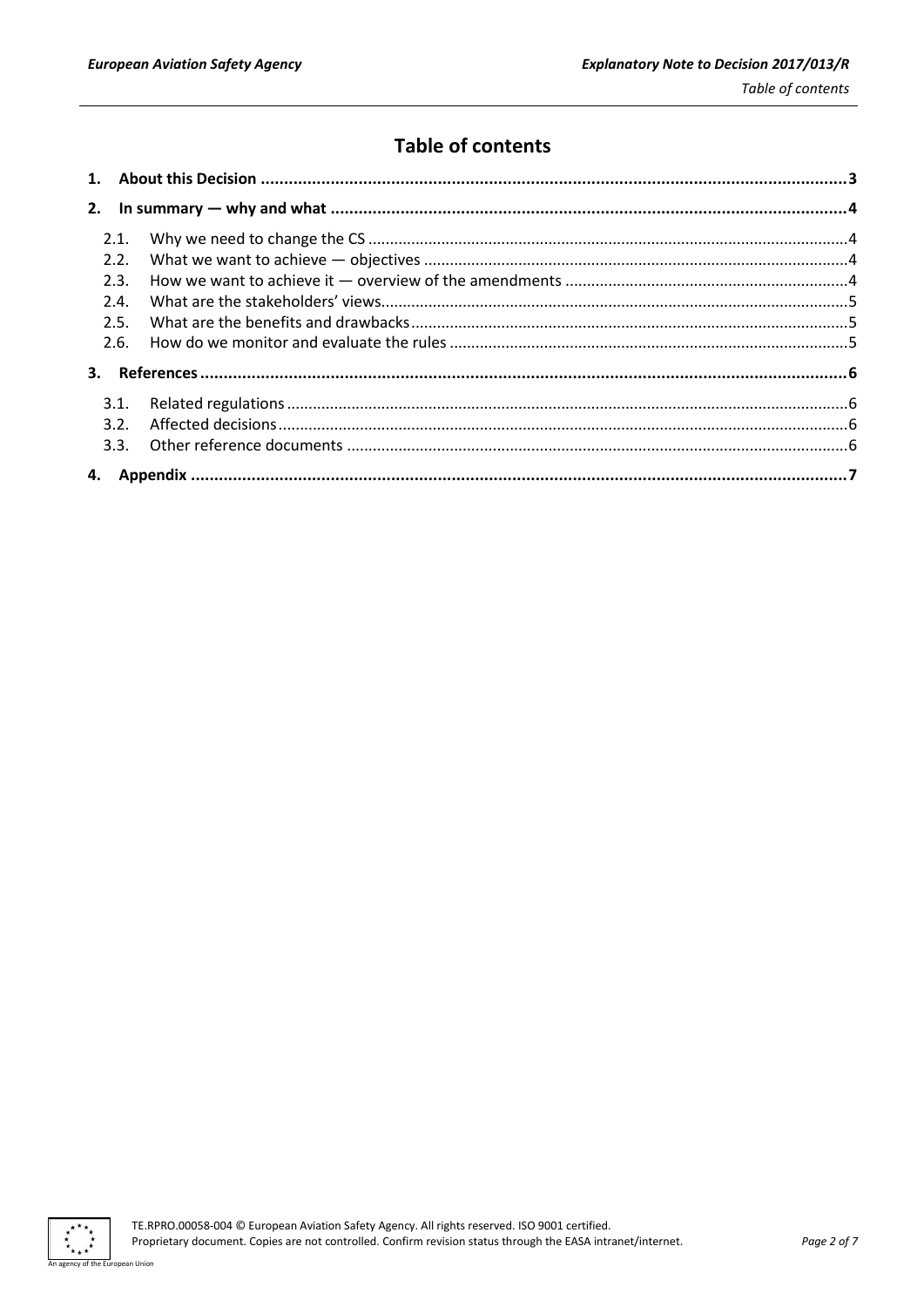## <span id="page-2-0"></span>**1. About this Decision**

EASA developed ED Decision 2017/013/R in line with Regulation (EC) No 216/2008<sup>1</sup> (hereinafter referred to as the 'Basic Regulation') and the Rulemaking Procedure<sup>2</sup>.

This rulemaking activity is included in the EASA 5-year Rulemaking Programme<sup>3</sup> under RMT.0498. The scope and timescales of the task were defined in the related Terms of Reference (ToR)<sup>4</sup>.

The draft text of this Decision has been developed by EASA based on the feedback received on the Advance Notice of Proposed Amendment (A-NPA) 2015-06, the input of Rulemaking Group (RMG) RMT.0498 and in coordination with the FAA in the context of the rulemaking-cooperation pilot project 'CS-23/Part 23 reorganisation'. All interested parties were consulted through NPA 2016-05<sup>5</sup>. 318 comments were received from all interested parties, including industry and national aviation authorities (NAAs).

EASA reviewed the comments received during the consultation with the support of Review Group (RG) RMT.0498. The comments received and the EASA responses thereto are presented in Comment-Response Document (CRD) 2016-05<sup>6</sup>.

The final text of this Decision with the certification specifications (CSs) has been developed by EASA based on the input of RG RMT.0498 and a focused consultation.

The major milestones of this rulemaking activity are presented on the title page.

<https://www.easa.europa.eu/document-library/comment-response-documents>



TE.RPRO.00058-004 © European Aviation Safety Agency. All rights reserved. ISO 9001 certified. Proprietary document. Copies are not controlled. Confirm revision status through the EASA intranet/internet. *Page 3 of 7*

 $\frac{1}{1}$ Regulation (EC) No 216/2008 of the European Parliament and of the Council of 20 February 2008 on common rules in the field of civil aviation and establishing a European Aviation Safety Agency, and repealing Council Directive 91/670/EEC, Regulation (EC) No 1592/2002 and Directive 2004/36/EC (OJ L 79, 19.3.2008, p. 1) http://eur-[lex.europa.eu/legal](http://eur-lex.europa.eu/legal-content/EN/TXT/?qid=1467719701894&uri=CELEX:32008R0216)[content/EN/TXT/?qid=1467719701894&uri=CELEX:32008R0216\)](http://eur-lex.europa.eu/legal-content/EN/TXT/?qid=1467719701894&uri=CELEX:32008R0216).

<sup>2</sup> EASA is bound to follow a structured rulemaking process as required by Article 52(1) of Regulation (EC) No 216/2008. Such a process has been adopted by the EASA Management Board and is referred to as the 'Rulemaking Procedure'. See Management Board Decision No 18-2015 of 15 December 2015 replacing Decision 01/2012 concerning the procedure to be applied by the Agency for the issuing of opinions, certification specifications and guidance material [\(http://www.easa.europa.eu/the](http://www.easa.europa.eu/the-agency/management-board/decisions/easa-mb-decision-18-2015-rulemaking-procedure)[agency/management-board/decisions/easa-mb-decision-18-2015-rulemaking-procedure\).](http://www.easa.europa.eu/the-agency/management-board/decisions/easa-mb-decision-18-2015-rulemaking-procedure)

<sup>3</sup> <http://easa.europa.eu/rulemaking/annual-programme-and-planning.php>

<sup>4</sup> https://www.easa.europa.eu/document-library/terms-of-reference-and-groupcompositions?search=0498&date\_filter%5Bvalue%5D%5Byear%5D=&=Apply

<sup>5</sup> In accordance with Article 52 of Regulation (EC) No 216/2008, and 6(3) and 7) of the Rulemaking Procedure. 6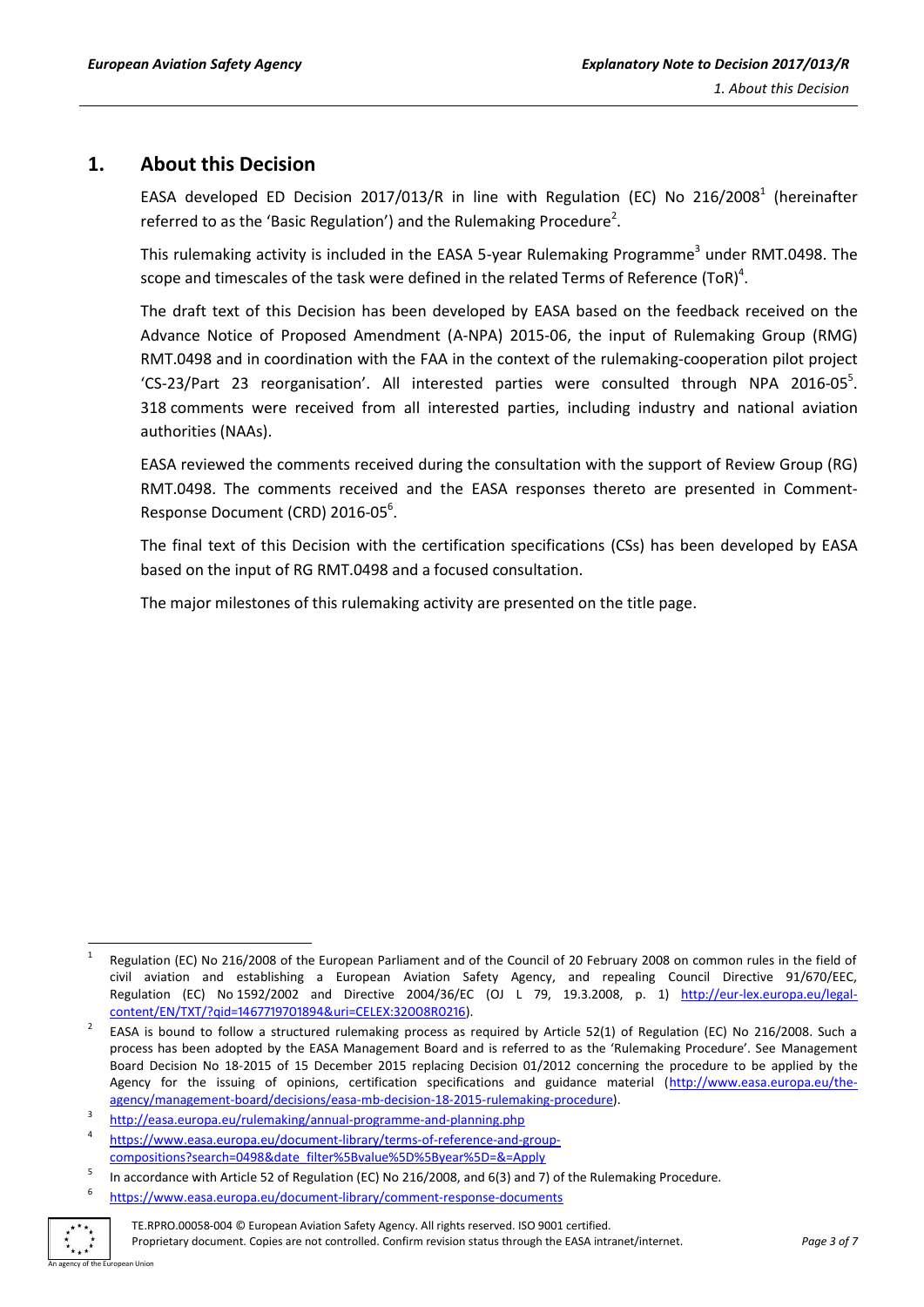## <span id="page-3-0"></span>**2. In summary — why and what**

#### <span id="page-3-1"></span>**2.1. Why we need to change the CS**

The range of aeroplanes certified under CS-23 is diverse in terms of performance capability, number of passengers, design complexity, technology, and intended use. Currently, each CS-23 aeroplane certification requirement is determined by reference to a combination of factors, including weight, number of passengers, and propulsion type. The resulting divisions (i.e. very light aeroplanes, normal, utility, aerobatic, and commuter categories) were historically appropriate because there was a clear relationship between the propulsion and weight of the aeroplane on the one hand and its associated performance and complexity on the other.

Technological developments have altered the dynamics of that relationship. For example, high-performance and complex aeroplanes now exist also within the weight range that was historically occupied by only light and simple aeroplanes. In addition to these new technological developments, the pace of technological changes has increased as well and is expected to increase even further in the future.

In order to lay down technical requirements for the diversity of designs and able to follow the state of the art at the same pace as technology evolves, a fundamental change in the way that certification requirements are presented is necessary. The new CS-23, as a system for certification specifications, needs to become more open to technological developments and at the same time able to accommodate changes at a higher pace. This needs to be achieved while the established safety level is maintained.

#### <span id="page-3-2"></span>**2.2. What we want to achieve — objectives**

The overall objectives of the EASA system are defined in Article 2 of the Basic Regulation. This proposal will contribute to the achievement of the overall objectives by addressing the issues outlined in Chapter 2.

The specific objective of this proposal is, therefore, to maintain the established safety level, while increasing the ability to follow the state-of-the-art technological developments. Since technological developments are expected to also have safety-enhancing features, increasing the ability of the system to follow technological developments is expected to enhance safety as well.

#### <span id="page-3-3"></span>**2.3. How we want to achieve it — overview of the amendments**

In order to accommodate a diversity of new designs and technologies, the prescriptive design-specific requirements of the CSs are changed into objective and performance-based requirements. Since the objectives are independent from the way how they are achieved, the CSs become independent from technological changes as well. In addition, the higher level of abstractness of the requirements allows that CS-VLA and CS-23 are merged into one single CS-23 that covers the applicability of both CSs. When the new CS-23 becomes effective, the existing CS-VLA will cease to be an applicable CS (please refer to 21.A.17(a) of Annex I (Part-21) to Regulation (EU) No 748/2012<sup>7</sup>).

**<sup>.</sup>** 7 Commission Regulation (EU) No 748/2012 of 3 August 2012 laying down implementing rules for the airworthiness and environmental certification of aircraft and related products, parts and appliances, as well as for the certification of design and production organisations (OJ L 224, 21.8.2012, p. 1) [\(http://eur-lex.europa.eu/legal-content/EN/TXT/?qid=1489510663591&uri=CELEX:32012R0748\).](http://eur-lex.europa.eu/legal-content/EN/TXT/?qid=1489510663591&uri=CELEX:32012R0748)

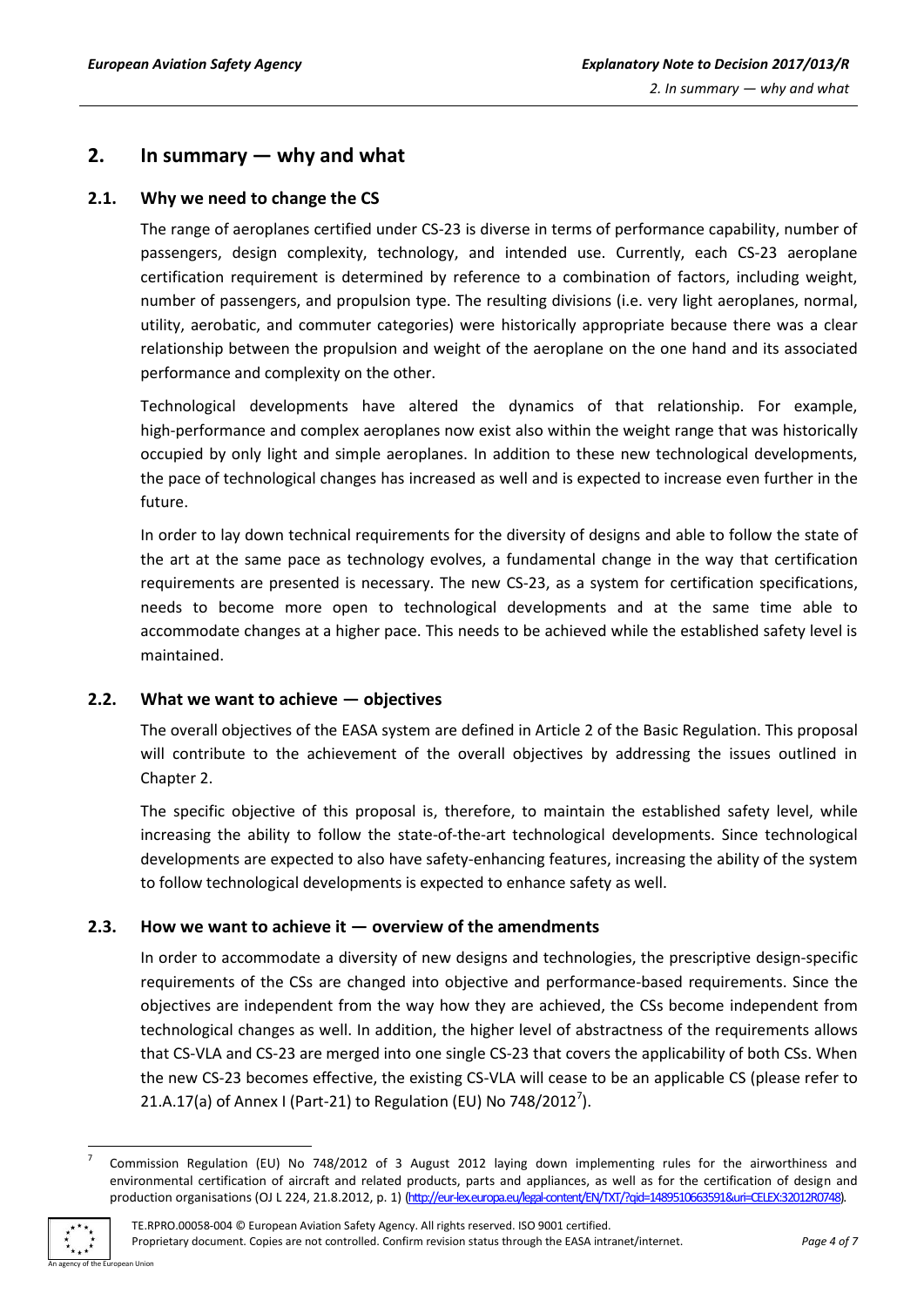In order to still provide the technology-specific details that require regular updates to be in tune with the state of the art, EASA will issue the related AMC as an annex to a separate decision. This AMC will capture the technical details and, when possible, refer to industry standards that reflect the relevant details.

#### <span id="page-4-0"></span>**2.4. What are the stakeholders' views**

There is in general a strong support for the proposed change that is expected to reduce administrative burden and costs since the CSs will be more up-to-date. However, this conceptual change could have the opposite effect if not implemented at a large scale across the GA certification. Hence, EASA considers that a harmonisation of the concept as well as of its implementation by the competent authorities is a vital element, necessary for the success of this change.

A number of comments received during the development of the new concept also express the concern that the currently available technical details are missing from these new objective requirements. It is true that these details are no longer visible at the level of the objective requirements; however, through the reorganisation of the current CS-VLA and CS-23, the relevant technically-detailed content will be moved to the related AMC to CS-23, as explained above.

#### <span id="page-4-1"></span>**2.5. What are the benefits and drawbacks**

The benefits of the new concept is that CS-23 will from now on not become technically outdated nor require a frequent update to accommodate new technological developments. Consequently, there will be less need for special conditions at the certification basis level, which are currently necessary whenever the CSs are deemed not technically adequate for a specific design. The current practice shows that this has often been the case in the past, creating a considerable administrative burden for both applicants and authorities.

A 'light RIA' was developed for the related NPA under this RMT. It was based on qualitative statements, which have been derived from the FAA Notice of Proposed Rulemaking (NPRM) 16-01 and adapted to the EU context. Stakeholders were requested in the NPA to react if they expected a dissimilar scale of safety benefits for the EU environment, but no major concerns were raised.

A drawback of the concept could be that its strength might depend on the availability of detailed AMC for most of the current designs. The AMC is expected to be predominantly based on industry standards that require to be approved by EASA through the rulemaking process. The related benefits, therefore, depend on the coordination and cooperation between industry and competent authorities. Generally, it is envisaged that the development of new consensus standards at AMC level will be faster than the current process for amending CSs.

#### <span id="page-4-2"></span>**2.6. How do we monitor and evaluate the rules**

The reorganisation of CS-23 and CS-VLA is not expected to have a direct and measurable short- or medium-term effect on the airworthiness of aeroplanes.

Specific monitoring and evaluation is not foreseen for CS-23.

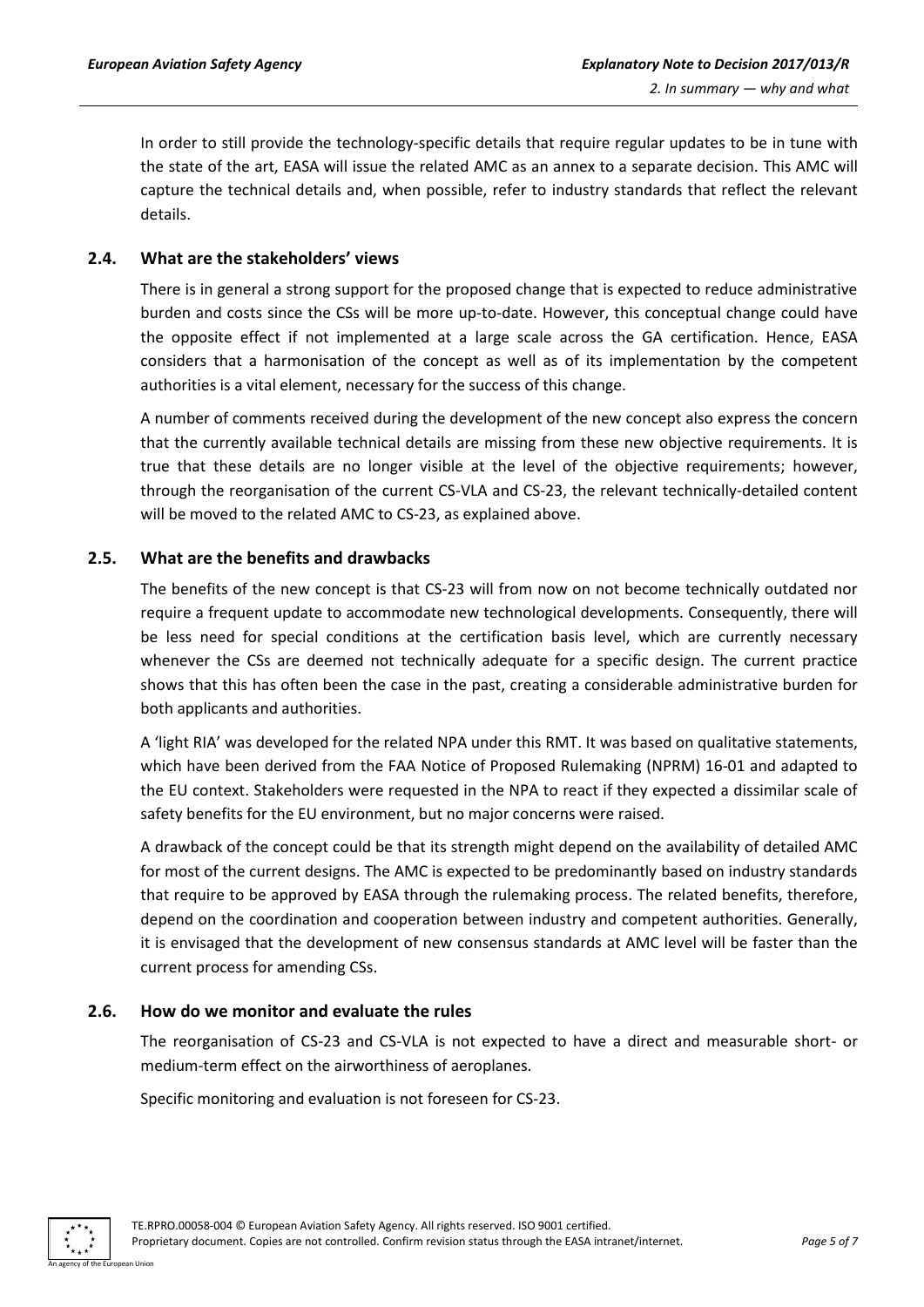## <span id="page-5-0"></span>**3. References**

#### <span id="page-5-1"></span>**3.1. Related regulations**

N/a.

#### <span id="page-5-2"></span>**3.2. Affected decisions**

- Decision No. 2003/14/RM of the Executive Director of the Agency of 14 November 2003 on certification specifications, including airworthiness codes and acceptable means of compliance for normal, utility, aerobatic and commuter category aeroplanes ('CS-23')
- Decision No. 2003/18/RM of the Executive Director of the Agency of 14 November 2003 on certification specifications, including airworthiness codes and acceptable means of compliance for very light aeroplanes ('CS-VLA')

#### <span id="page-5-3"></span>**3.3. Other reference documents**

U.S. Department of Transportation, FAA, Code of Federal Regulations (CFR) Title 14, Part 23, Amendment 64, 30 December 2016